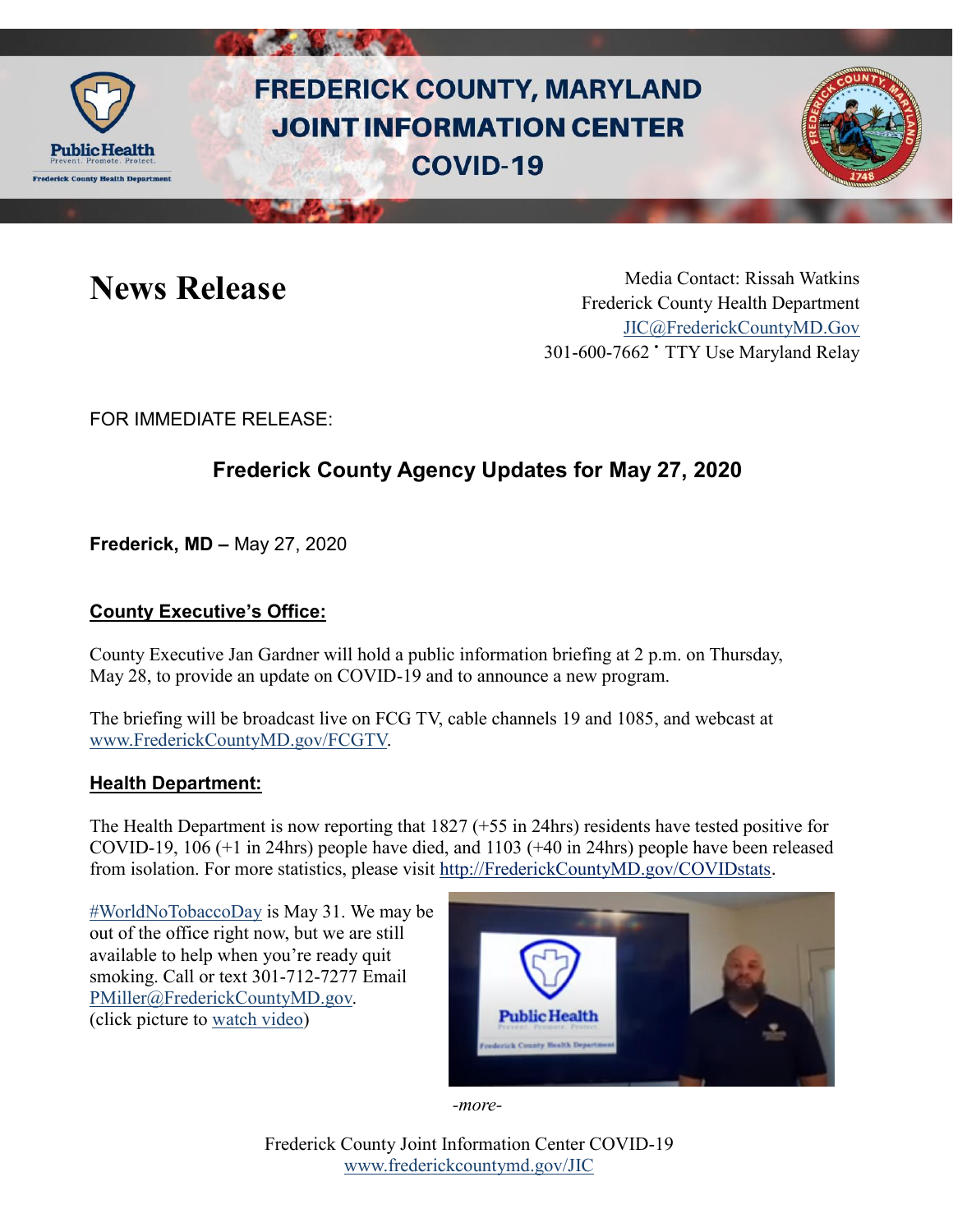

#### **Page 2/JIC**

#### **City of Frederick:**

The City of Frederick anticipates that the State of Maryland and Frederick County may reopen restaurants for indoor and outdoor dining soon. Outdoor dining is expected to be highly popular for both patrons and owners. The City has evaluated several options for safely increasing outdoor dining and pedestrian accessibility. Our goal is to directly support restaurant businesses, workers, patrons, and residents with an optimal safe plan for increased outdoor dining in accordance with industry best practices and guidance issued by the CDC and Frederick County Health Department. Public feedback is requested on the suggested options.

The full proposal is available in [English](https://www.cityoffrederickmd.gov/DocumentCenter/View/18014/FINAL-OUTDOOR-OPTIONS-REPORT-05272020?bidId=) and [Spanish](https://www.cityoffrederickmd.gov/DocumentCenter/View/18015/FINAL-OUTDOOR-OPTIONS-REPORT-Spanish?bidId=) at [https://www.cityoffrederickmd.gov/1452/Frederick-Reopens-Public-Feedback.](https://www.cityoffrederickmd.gov/1452/Frederick-Reopens-Public-Feedback)

### **Housing:**

#### *Notice of a Public Review and Comment Period on 2019 Action Plan Amendments and Citizen Participation Plan Amendments*

On March 27, 2020, the United States Congress passed The Coronavirus Aid, Relief, and Economic Security Act (H.R. 748). The bill provided additional funding to rapidly respond to COVID-19 and the economic and housing impacts caused by the pandemic. A substantial amendment to the FY 2019 Annual Action Plan is necessary in order to receive CARES Act funds, and usually a thirty (30) day public comment period is required, however, the U.S. Department of Housing and Urban Development (HUD) has waived this requirement provided that no less than five (5) days are provided for public comments on each substantial amendment. The State of Maryland will be awarded CARES Act funding under the Community Development Block Grant (CDBG-CV) Program, Emergency Solutions Grant (ESG-CV), and Housing Opportunities for Persons with HIV/AIDS (HOPWA-CV) Program.

The Maryland Department of Housing and Community Development hereby gives notice that the following public review and comment period to examine and consider substantial amendments to the FY 2019 Action Plan to allocate funds awarded under the CARES to immediately prevent, prepare for and respond to the coronavirus (COVID-19) crisis will begin on June 2, 2020, and end June 6, 2020 Notice is also given that the State will amend its Citizen Participation Plan to allow flexibility to immediately respond to an emergency situation.

The State will hold two video conference public meetings to consider the adoption of the FY 2019 Action Plan and Citizen Participation Plan Amendments. The public review and comment period are in accordance with the U.S. Department of Housing and Urban Development ("HUD") guidance issued April 1, 2020, as part of its COVID-19 response.

*-more-*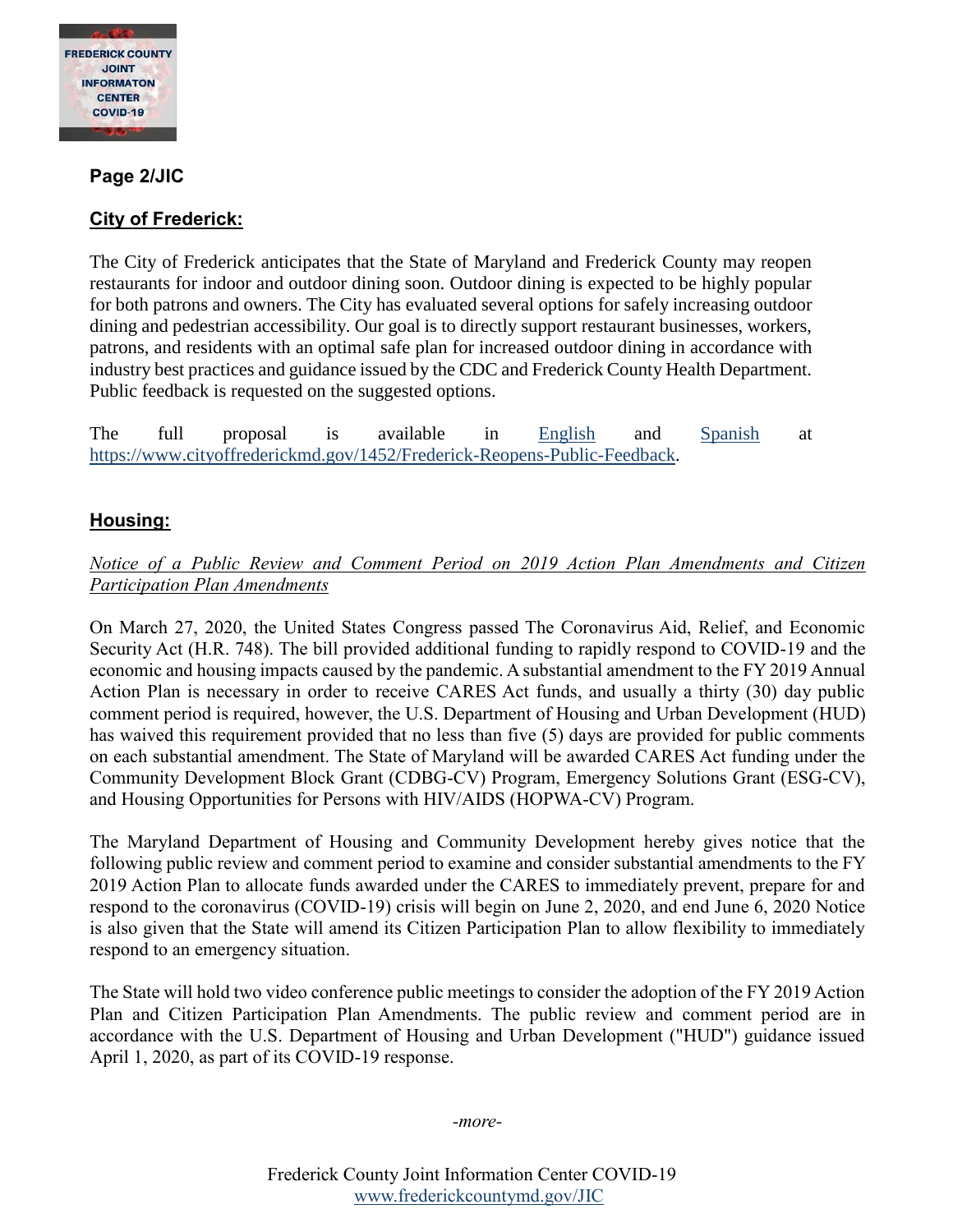

#### **Page 3/JIC**

The meetings will be conducted in accordance with the State of Maryland's Safer at Home Advisory. The State will participate in the meetings by video and telephone conference, with no physical meeting location. If you wish to participate in the public hearing via video, please email  $janai.streat@maryland.gov$  to receive a link. These real-time virtual public hearings will take place on:

- **Tuesday, June 2, 2020, at 11:00 AM Join by phone: 1-617-675-4444 PIN: 684 015 632 6119#**
- **Thursday, June 4, 2020, at 7:00 PM Join by phone: 1-617-675-4444 PIN: 326 584 420 7721#**

The State will make every effort to accommodate those with disabilities by providing the meetings in both audio and visual format. Persons requiring a translator should request one at least three days prior to the virtual hearing they plan to attend.

The Amendments to the 2019 Action Plan and the Citizen Participation Plan public review and comment period begins on June 2, 2020, and ends June 6, 2020. Copies of the Amendments to the 2019 Action Plan and Citizen Participation Plan can be found on the publications page of the Maryland Department of Housing and Community Development at [https://dhcd.maryland.gov/Pages/Publications.aspx.](https://dhcd.maryland.gov/Pages/Publications.aspx)

#### **JIC:**

*American Red Cross (Red Cross)*



**American Red Cross Training Services** 

The Red Cross is offering a free online course called 'Psychological First Aid: Supporting Yourself and Others During COVID-19".

The uncertainty associated with a global health crisis like COVID-19 challenges everyone's ability to cope. This course will help you to build resilience and support yourself and others through this crisis by reviewing basic principles of providing psychological first aid, including how to recognize and manage stress in yourself and in others and how to lend support to family members, friends and coworkers during and following the COVID-19 outbreak.

The class is free. Click [here for more information or to register.](https://www.redcross.org/take-a-class/classes/psychological-first-aid%3A-supporting-yourself-and-others-during-covid-19/a6R3o0000014ZIg.html)

*-more-*

Frederick County Joint Information Center COVID-19 [www.frederickcountymd.gov/JIC](https://frederickcountymd.gov/JIC)